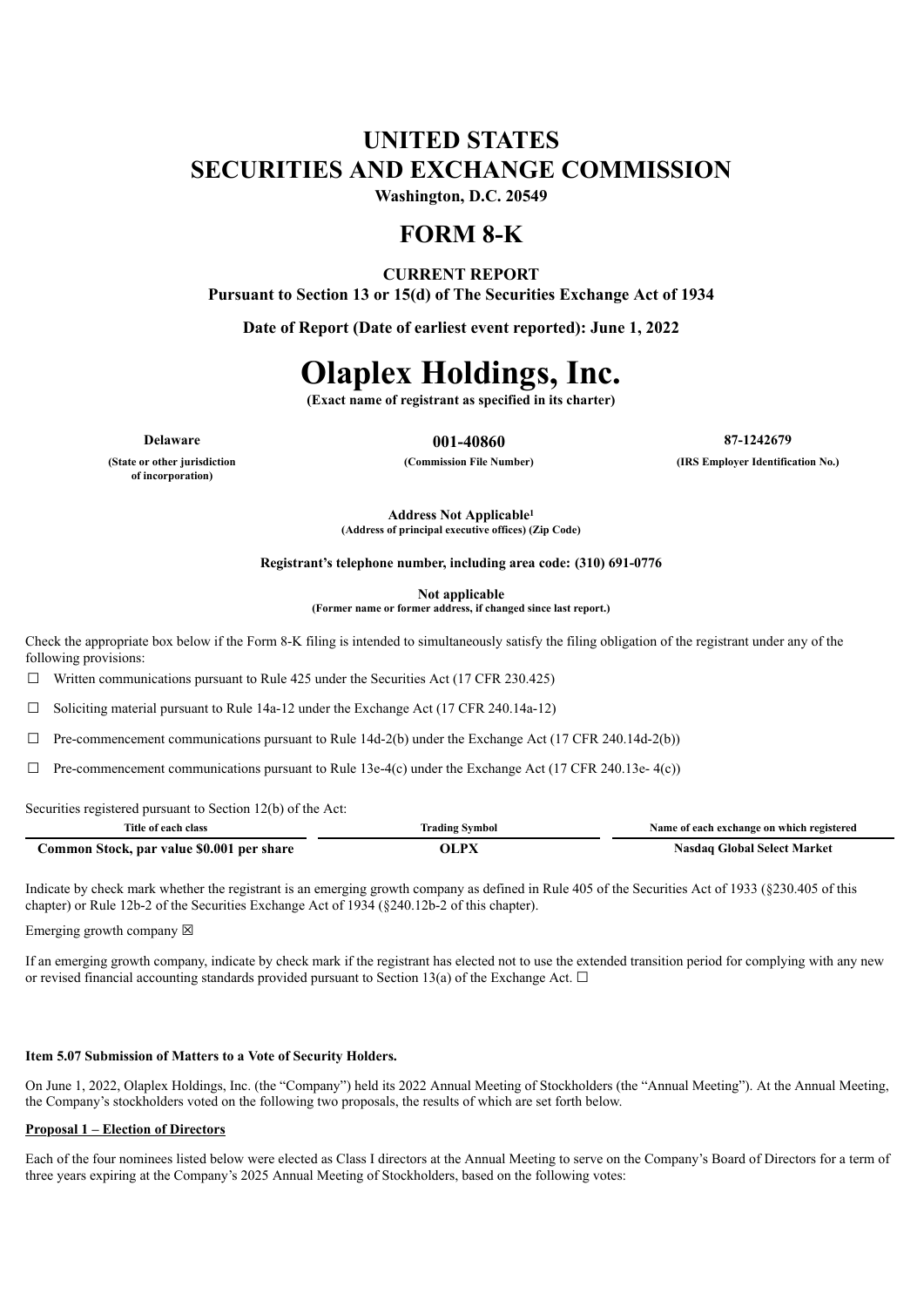|                 | For         | Withheld   | <b>Broker Non-Votes</b> |
|-----------------|-------------|------------|-------------------------|
| Deirdre Findlay | 581,234,438 | 11,435,348 | 3,500,298               |
| Tiffany Walden  | 572,995,895 | 19,673,891 | 3,500,298               |
| Michael White   | 550,621,964 | 42,047,822 | 3,500,298               |
| Paula Zusi      | 556,806,878 | 35,862,908 | 3,500,298               |

#### **Proposal 2 – Ratification of Appointment of Independent Registered Public Accounting Firm**

The stockholders ratified the appointment of Deloitte & Touche LLP as the Company's independent registered public accounting firm for the fiscal year ending December 31, 2022, based on the following votes:

| For<br>596,060,878   |                                                     | <b>Against</b> | Abstained |  |
|----------------------|-----------------------------------------------------|----------------|-----------|--|
|                      |                                                     | 24,404         | 84,802    |  |
| $\ddot{\phantom{1}}$ |                                                     |                |           |  |
|                      | <b>ITEM 9.01 Financial Statements and Exhibits.</b> |                |           |  |
| $(d)$ Exhibits       |                                                     |                |           |  |
| Exhibit              | <b>Description</b>                                  |                |           |  |

 $<sup>1</sup>$  Olaplex Holdings, Inc. is a fully remote company. Accordingly, it does not maintain a principal executive office.</sup>

104 Cover Page Interactive Data File (embedded within the Inline XBRL document)